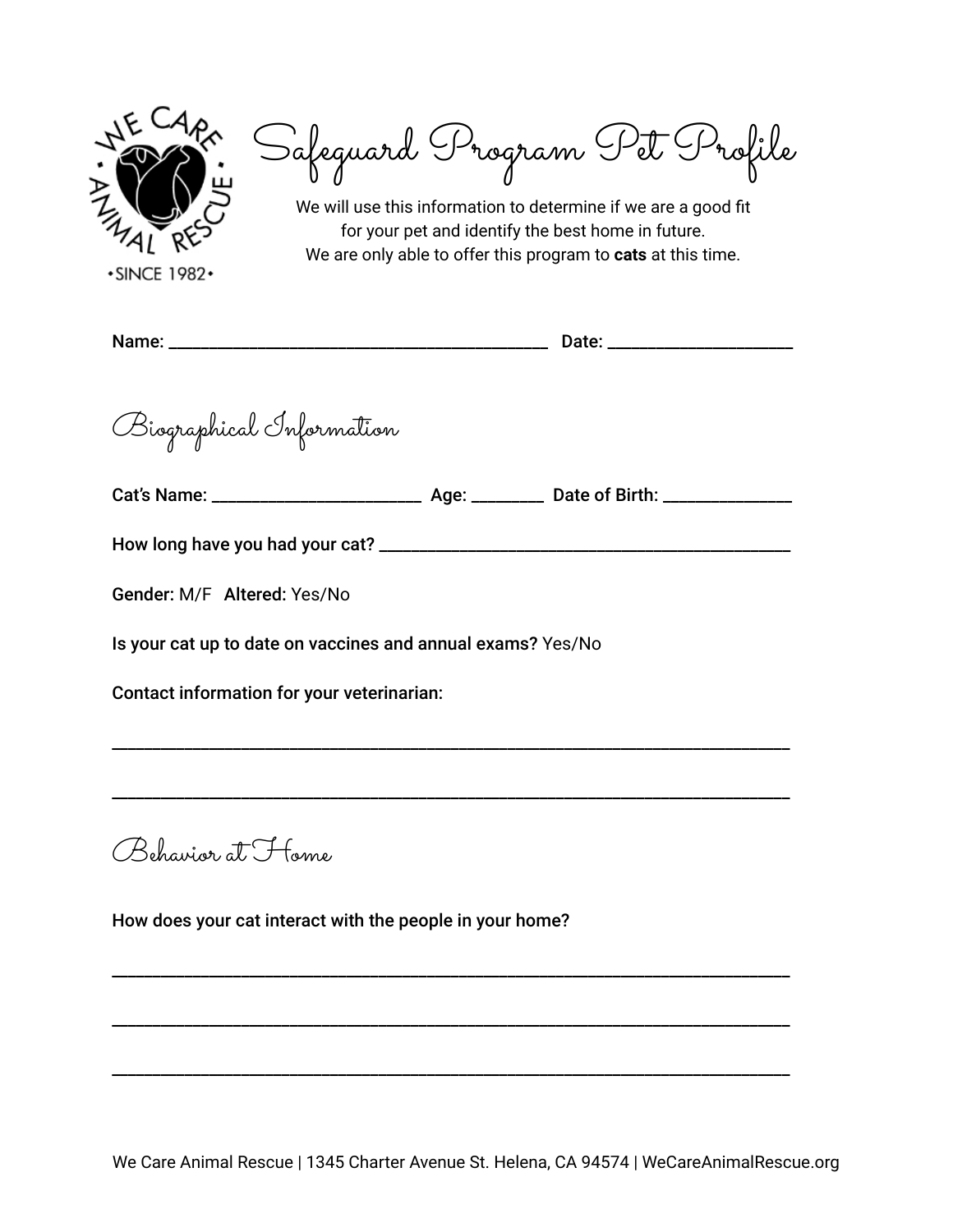Are there any other pets living with your cat? How does your cat get along with other cats?

\_\_\_\_\_\_\_\_\_\_\_\_\_\_\_\_\_\_\_\_\_\_\_\_\_\_\_\_\_\_\_\_\_\_\_\_\_\_\_\_\_\_\_\_\_\_\_\_\_\_\_\_\_\_\_\_\_\_\_\_\_\_\_\_\_\_\_\_\_\_\_\_\_\_\_\_\_\_\_\_\_\_\_\_

\_\_\_\_\_\_\_\_\_\_\_\_\_\_\_\_\_\_\_\_\_\_\_\_\_\_\_\_\_\_\_\_\_\_\_\_\_\_\_\_\_\_\_\_\_\_\_\_\_\_\_\_\_\_\_\_\_\_\_\_\_\_\_\_\_\_\_\_\_\_\_\_\_\_\_\_\_\_\_\_\_\_\_\_

\_\_\_\_\_\_\_\_\_\_\_\_\_\_\_\_\_\_\_\_\_\_\_\_\_\_\_\_\_\_\_\_\_\_\_\_\_\_\_\_\_\_\_\_\_\_\_\_\_\_\_\_\_\_\_\_\_\_\_\_\_\_\_\_\_\_\_\_\_\_\_\_\_\_\_\_\_\_\_\_\_\_\_\_

\_\_\_\_\_\_\_\_\_\_\_\_\_\_\_\_\_\_\_\_\_\_\_\_\_\_\_\_\_\_\_\_\_\_\_\_\_\_\_\_\_\_\_\_\_\_\_\_\_\_\_\_\_\_\_\_\_\_\_\_\_\_\_\_\_\_\_\_\_\_\_\_\_\_\_\_\_\_\_\_\_\_\_\_

\_\_\_\_\_\_\_\_\_\_\_\_\_\_\_\_\_\_\_\_\_\_\_\_\_\_\_\_\_\_\_\_\_\_\_\_\_\_\_\_\_\_\_\_\_\_\_\_\_\_\_\_\_\_\_\_\_\_\_\_\_\_\_\_\_\_\_\_\_\_\_\_\_\_\_\_\_\_\_\_\_\_\_\_

\_\_\_\_\_\_\_\_\_\_\_\_\_\_\_\_\_\_\_\_\_\_\_\_\_\_\_\_\_\_\_\_\_\_\_\_\_\_\_\_\_\_\_\_\_\_\_\_\_\_\_\_\_\_\_\_\_\_\_\_\_\_\_\_\_\_\_\_\_\_\_\_\_\_\_\_\_\_\_\_\_\_\_\_

\_\_\_\_\_\_\_\_\_\_\_\_\_\_\_\_\_\_\_\_\_\_\_\_\_\_\_\_\_\_\_\_\_\_\_\_\_\_\_\_\_\_\_\_\_\_\_\_\_\_\_\_\_\_\_\_\_\_\_\_\_\_\_\_\_\_\_\_\_\_\_\_\_\_\_\_\_\_\_\_\_\_\_\_

\_\_\_\_\_\_\_\_\_\_\_\_\_\_\_\_\_\_\_\_\_\_\_\_\_\_\_\_\_\_\_\_\_\_\_\_\_\_\_\_\_\_\_\_\_\_\_\_\_\_\_\_\_\_\_\_\_\_\_\_\_\_\_\_\_\_\_\_\_\_\_\_\_\_\_\_\_\_\_\_\_\_\_\_

Has your cat ever bitten a person and broken the skin? Yes/No Was the bite: Aggressive/Fearful/Playful/Other: \_\_\_\_\_\_\_\_\_\_\_\_\_\_\_\_\_\_\_\_\_\_\_\_\_\_\_\_\_\_\_\_ Please explain:

Is your cat allowed outside?

Is your cat litter box trained? Yes/No/Sometimes Please explain:

Does your cat prefer: laptime / wand toys / food puzzles / balls, strings, boxes / naptime / climbing on a perch

Is there any human interaction your cat dislikes or prefers to avoid? (i.e. tummy rubs, being picked up, etc.)

\_\_\_\_\_\_\_\_\_\_\_\_\_\_\_\_\_\_\_\_\_\_\_\_\_\_\_\_\_\_\_\_\_\_\_\_\_\_\_\_\_\_\_\_\_\_\_\_\_\_\_\_\_\_\_\_\_\_\_\_\_\_\_\_\_\_\_\_\_\_\_\_\_\_\_\_\_\_\_\_\_\_\_\_

\_\_\_\_\_\_\_\_\_\_\_\_\_\_\_\_\_\_\_\_\_\_\_\_\_\_\_\_\_\_\_\_\_\_\_\_\_\_\_\_\_\_\_\_\_\_\_\_\_\_\_\_\_\_\_\_\_\_\_\_\_\_\_\_\_\_\_\_\_\_\_\_\_\_\_\_\_\_\_\_\_\_\_\_